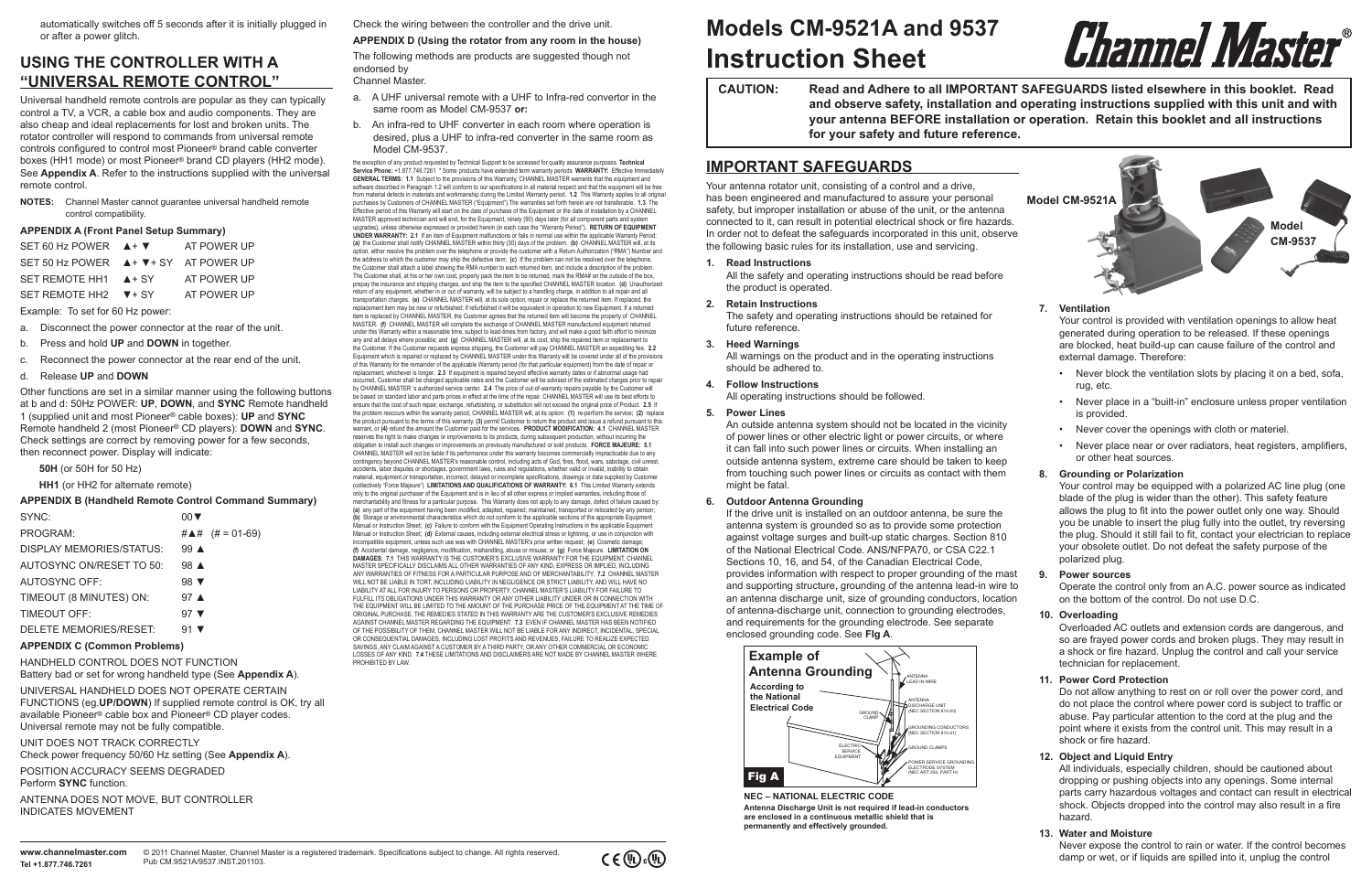and have it inspected by a service technician before further use. Liquids, rain or excessive moisture may cause electrical shorts which can result in fire or shock hazards. Never operate the control near water, such as a swimming pool, etc. or near a bathtub, sink, laundry tub, or in a wet basement.

#### **14. Cleaning**

Unplug the control before cleaning. Use a slightly damp (not wet) cloth. Do not use an aerosol directly on the control since it may over spray and cause electrical shock.

#### **15. Performance Change**

Whenever the unit exhibits distinct change on performance, unplug the control and call your dealer or service technician.

#### **16. Servicing**

Any attempt to dissemble the control or drive portions of the unit may expose you to high voltage or other hazards. Observe all cautionary labels, warnings and safeguards.

#### **17. Damage Requiring Service**

If the control has been dropped or the case has been damaged, fire, and shock hazard may exist. Unplug the control and have it checked by a service technician before use.

#### **18. Replacement Parts**

When replacements parts are required, have the service technician verify that the replacements used have the same safety characteristics as the original parts. Unauthorized substitutions may result in a risk of fire or electric shock, or other risks.

#### **19. Safety Check**

Upon completion of any service or repairs to the unit, please ask the service technician to perform routine safety checks to determine that the unit is in a safe operating condition.

#### **20. Lightning**

For added protection of the control during a lightning storm or when control is to be left unattended for an extended period of time, unplug it from the wall outlet and disconnect the rotator cable. This will prevent possible shock, fire hazard and damage to the control due to lightning storms or power line surges.

#### **21. Rooftop Installation**

Always use extreme caution when installing a rooftop antenna and rotator system to reduce the risk of falls. Wear rubber-soled shoes and use a sturdy ladder. Do not install on a windy day or when the roof is wet or is covered with ice or snow.

## **CONTENTS**

## **Model CM-9537**

| <b>Controller Only</b> |  |
|------------------------|--|
| Handheld Unit          |  |
| 2 AAA Batteries        |  |
| <b>AC Adapter</b>      |  |
| Instruction Sheet      |  |
| Model CM-9521A         |  |
| Drive and Controller   |  |
| Handheld Unit          |  |

- 2 AAA Batteries AC Adapter
- Instruction Sheet

## **CONTROLLER COMPATIBILITY**

If purchased separately, the Model CM-9537 controller may be used with the following rotator drive units:

Channel Master Models: CM-9500, 9510(A), 9512, 9513, 9515(A) Radio Shack® Model 15-1225

If you are upgrading an existing installation with Model CM-9537 controller, skip to controller installation.

## **ROTATOR INSTALLATION**

**1.** Determine proper size number of rotator cable from chart. Three conductor cable is suitable, but if four conductor cable is used, connect both conductors 3 and 4 to terminal 3 on the drive and control.

**\*NOTES:** Attach 3 and 4 conductors to No. 3 terminals on control and drive.

**2.** Install drive unit. On new drive units, arrow on mast support should be aligned with arrow shaped mast stop on housing. Install drive unit with arrows pointing south. Using a short piece of mast (3 feet or less), install the antenna to the drive unit aiming the antenna south. When desired channels are close to or on opposite sides of the north end stops, the antenna may be installed pointing north. Note, however, that the antenna will be pointing in the opposite direction from that indicated on the control. An alternative means of setting up is to perform a synchronization of the drive unit using the controller. Then set up the antenna pointing north. Ensure power is disconnected from the controller when making antenna adjustments. See **Fig 1** and **2**.

**Do not mount citizens band base station antennas on top of a standard mast mount drive unit. Mast support may become overloaded in high winds.**

#### **3.** Connect rotator cable to drive unit terminal board. See **Fig 3**.

**CAUTION:**When using jacketed cable, be sure jacket of cable passes thru the grommet to avoid moisture collection in the cable.

- **4.** Attach rotator cable and antenna cable securely to mast or tower, and pass through building to TV or FM set.
	- **NOTES:** See **Fig A** of the Important Safeguards section regarding grounding of the lead-in cable for lightning protection.
- **CAUTION: Before disconnecting old control box, make note of each wire color and the corresponding terminal connections. To reduce the risk of electric shock, do not remove cover. No user-serviceable parts inside. Refer servicing to qualified service personnel.**

## **CONTROLLER INSTALLATION**

- **1.** Determine the AC supply voltage and frequency in your country. The US, Canada, Japan, Taiwan and South America are generally 120 VAC Hz. Europe, Africa, Australia and Asia (except above mentioned) are generally 230 VAC 50 Hz. Your power company will advise. Ensure the supplied wall plug power supply voltage has the same input voltage as your household supply (±10%). If not, contact your dealer.
- **2.** Plug the power supply into the controller and the household supply. Observe the digital diagnostic display. It should display:
	- **60H** (or 50H in 50 Hz countries)
	- **HH1** (to use with the supplied handheld remote control) If the above are not correct refer to **Appendix A** to change.
- **3.** Disconnect the wall plug supply at the wall outlet. Connect the cables between the controller and drive unit. See **Fig B**.

**4.** Reconnect the AC supply to the controller. After 5 seconds it will switch off. Switch back on by pressing any key on the front panel or handheld remote control. Perform a synchronization by pressing the sync button on the left of the front panel. This takes slightly over one minute. The unit may now be operated from the front panel using the up and down controls.

#### **5. Digital Compass**

This feature operates as follows:

The display **000** to **360** degrees where:

- **000** is North (fully CCW viewed by a bird)
- **090** is East
- **180** is South
- **270** is West
- **360** is North (fully CW viewed by a bird)

## **HANDHELD REMOTE SETUP**

- 1. Install 2 AAA batteries in the handheld remote.
- 2. Check operation by pressing the **POWER** button and observing the display. If it does not function, check for **HH1** in power up diagnostic display. If the display is **HH2**, refer to **Appendix A** to change.
- **3.** The **UP** and **DOWN** controls will move the antenna position (the same as the front panel controls). Alternately, a location may be accessed directly using a 3 digit compass location. Example, press **090** for East, **225** for South-West, etc.

#### **4. Programming Preset Locations**

This is the most popular mode of operation, 69 preset locations (01 to 69) allow location numbers to be the same as TV channel numbers if desired.

- a. Find best signal using **UP** and **DOWN** controls.
- b. Decide on a memory location, eg. 27.
- c. Press **27 UP 27**.
- (Locations 01 to 09, eg. 05 may be programmed by either **05 UP 05** or **5 UP 5**.)
- d. Location is now memorized.

#### **5. Accessing a Preset Location**

As an example, to access location 27, press **27**. Display will flash "**c27**", then show compass bearing while the antenna is moving. It will become steady "**c27**" when it arrives. (Locations 01 to 09, eg. 05 may be accessed as either 05 or 5).

#### **6. Displaying Memory Locations/Status**

From the handheld remote control, press **99 UP**. Then observe the display. Each programmed location is shown, followed by its digital compass location. Additionally setting of **power frequency**, **handheld**, **autosync** and **timeout** are shown. A typical display might be:

| 60H   | 60Hz power                |     | c05 270 Compass bearing for c05 |
|-------|---------------------------|-----|---------------------------------|
| HH1   | Handheld 1                |     | c11 090 Compass bearing for c11 |
| to on | Timeout on                |     | c17 270 Compass bearing for c17 |
| 888   | End of diagnostics        | -35 | 35 moves before a resync        |
|       | <b>Syn on</b> Autosync on |     |                                 |

#### **7. Deleting Programmed Locations/Reset**

Press **91 DOWN** form the handheld remote control. **CAUTION:** Use this command with care as ALL memory locations will be deleted. This will also set **autosync** off and **timeout** on

#### **8. Synchronization**

Press the **SYNC** key on the left of the front panel or **00 Down** from the handheld. A counterclockwise movement is performed to synchronize the control unit with the drive unit for proper operation. Synchronization takes slightly over one minute. After severe storms, or an extended period of use, the rotator may appear to position the antenna incorrectly. First try pressing the **SYNC** key to re-synchronize the system. If this fails, the antenna or drive motor may be misaligned on the mast. You may either go to the antenna and re-orient it, or reprogram the control unit to correspond to the new antenna orientation.

#### **9. Auto Synchronization**

The unit may be set up program a sync command automatically after 50 pre programmed moves. This feature is switched on (or reset to 50) by pressing **98 UP**. It is switched off by pressing **98 DOWN**. Check to see if active by pressing **99 UP** (Display Status) and observing "**SYn on**" or "**SYn OFF**".

#### **10. Timeout**

The unit may be set to switch off after 8 minutes of no activity by pressing **97 UP**. This feature is deactivated by pressing 9**7 DOWN**. Check to see if **timeout** is active by pressing **99 UP** (Display Status) and observing "**to on**" or "**to OFF**." The unit











*\*Mount antenna as close to rotor as possible. use no more than 3 feet of mast in top of drive unit.*

| Gage       |     | <b>No. of Conductors</b> | <b>Maximum Length</b> |               |
|------------|-----|--------------------------|-----------------------|---------------|
| <b>AWG</b> | MМ  |                          | Feet                  | <b>Meters</b> |
| 22         | .6  | 3                        | 180                   | 55            |
| 22         | .6  | $4^*$                    | 200                   | 61            |
| 20         | .8  | 3                        | 280                   | 85            |
| 20         | .8  | 4*                       | 310                   | 95            |
| 18         | 1.0 | 3                        | 445                   | 136           |
| 18         | 1.0 | 4*                       | 510                   | 155           |
|            |     |                          |                       |               |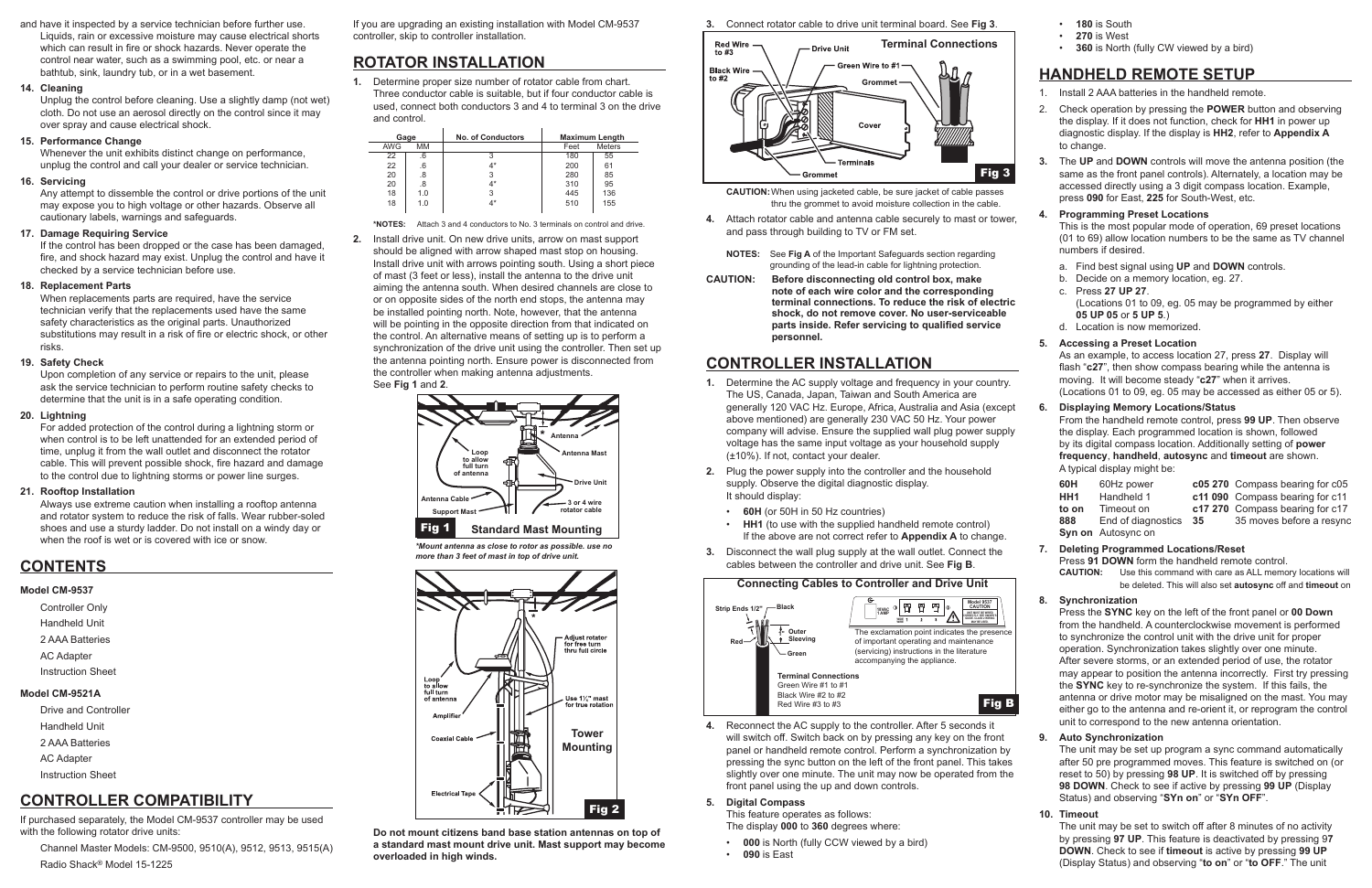**ATTENTION : Lisez et respectez toutes les MISES EN GARDE IMPORTANTES indiquées dans ce livret. Lisez et respectez les instructions de sécurité, d'installation et d'utilisation fournies avec cet appareil et avec l'antenne AVANT toute installation ou utilisation. Conservez ce livret et toutes les instructions pour votre sécurité et pour toute référence ultérieure.**

## **Mode d'emploi Modèles CM-9521A et 9537**

## **MISES EN GARDE IMPORTANTES**

Ce rotateur d'antenne, qui comprend un contrôleur et un rotateur, a été conçu et fabriqué pour garantir votre sécurité personnelle, mais une mauvaise installation ou utilisation de l'appareil, ou de l'antenne qui lui est reliée, peut entraîner des risques de décharge électrique ou d'incendie. Afin de ne pas neutraliser les protections incorporées à cet appareil, respectez les règles élémentaires suivantes lors de son installation, de son utilisation et de son entretien.

#### **1. Lisez les instructions**

Il faut lire tout le mode d'emploi et les instructions de sécurité avant d'utiliser cet appareil.

**2. Conservez les instructions**

Il faut conserver le mode d'emploi et les instructions de sécurité pour référence ultérieure.

**3. Respectez les mises en garde**

Il faut respecter toutes les mises en garde indiquées sur l'appareil et dans le mode d'emploi.

**4. Respectez les instructions**

Il faut respecter toutes les instructions d'utilisation.

#### **5. Câbles électriques**

Une antenne extérieure ne doit pas être placée à proximité de câbles électriques ni d'aucuns autres circuits électriques ou d'éclairage, ni là où elle pourrait tomber sur de tels câbles ou circuits. En installant une antenne extérieure, il faut faire très attention à ne toucher aucun câble ou circuit électrique, tout contact pouvant être mortel.

#### **6. Mise à la terre de l'antenne extérieure**

En cas d'installation du rotateur sur une antenne extérieure, assurez-vous que l'antenne est reliée à la terre afin de protéger contre les surtensions électriques et les charges statiques accumulées. L'article 810 du Code électrique national ANSI/ NFPA70 et les articles 10, 16 et 54 du Code électrique canadien CSA C22.1 fournissent les renseignements voulus quant à la mise à la terre correcte du mât et de la structure de support, à la mise à la terre du câble de descente d'antenne vers un bloc de décharge, au calibre des conducteurs de mise à la terre, à l'emplacement du bloc de décharge, ainsi qu'au type et au

branchement des électrodes de mise à la terre. Voir le code de mise à la terre fourni séparément. **Voir la fig. A.**

#### **7. Ventilation**

Le contrôleur possède des fentes de ventilation afin de dissiper la chaleur pendant l'utilisation. Si ces ouvertures sont bouchées, la chaleur accumulée peut entraîner une panne du contrôleur et des dégâts extérieurs. Ainsi,

- Ne bouchez jamais les fentes en plaçant le contrôleur sur un lit, un sofa, un tapis...
- Ne placez jamais le contrôleur dans une enceinte encastrée à moins d'en fournir une ventilation appropriée.
- Ne recouvrez jamais les fentes de tissu ni d'aucun autre matériau.
- Ne placez jamais le contrôleur sur ou près d'un radiateur, d'une bouche de chaleur, d'un amplificateur ou d'une autre source de chaleur.

#### **8. Mise à la terre ou polarisation**

Le contrôleur peut être équipé d'une fiche de courant alternatif polarisée (avec une lame plus large que l'autre). Ce dispositif de protection permet d'enfoncer la fiche d'une seule façon dans la prise. Si vous ne pouvez pas enfoncer la fiche dans la prise, essayez de l'inverser. Si cela n'est toujours pas possible, contactez un électricien afin qu'il remplace la prise désuète. N'éliminez pas la sécurité de la fiche polarisée.

#### **9. Source de courant**

N'utilisez le contrôleur qu'avec du courant alternatif, tel qu'indiqué sous le contrôleur; n'utilisez pas de courant continu.

#### **10. Surcharge**

Les prises de courant alternatif et les rallonges en surcharge sont dangereuses, ainsi que les cordons effilés et les prises cassées; ceci peut entraîner des risques de décharge électrique ou d'incendie. Débranchez le contrôleur et appelez un réparateur en vue de leur remplacement.

RÉGLAGE DE TÉLÉCOMMANDE HH1 ▲ + SY À LA MISE EN CIRCUIT RÉGLAGE DE TÉLÉCOMMANDE HH2 ▼+ SY À LA MISE EN CIRCUIT

#### **11. Protection des cordons électriques**

Ne laissez aucun objet reposer ou rouler sur le cordon et ne placez pas le contrôleur là où le cordon pourrait être exposé à des passages de personnes ou des dégâts éventuels. Surveillez surtout le cordon près de la fiche et à l'endroit d'où il sort du contrôleur; ces points peuvent entraîner des risques de décharge électrique ou d'incendie.

#### **12. Pénétration d'objets et de liquides**

Attirez l'attention de tous, surtout des enfants, sur le fait d'éviter de faire tomber ou d'enfoncer des objets dans les fentes de

#### 05 ou sur 5).

#### **6. Affichage des orientations/situations mémorisées**

Depuis la télécommande manuelle, appuyez sur 99 UP, puis observez l'affichage. Il montre chaque orientation programmée, son relèvement à la boussole, ainsi que la **fréquence d'alimentation**, la **télécommande**, la **synchronisation automatique** et la **temporisation**. Exemple d'affichage:

**60H** Puissance de 60 Hz **c05 270** Relèvement à la boussole pour c05 Télécommande 1 **c11 090** Relèvement à la boussole pour c11<br>Timeout on **c17 270** Relèvement à la boussole pour c17 **to on** Timeout on **c17 270** Relèvement à la boussole pour c17 **888** Fin du diagnostic **35** 35 mouvements avant resync **85** mouvements avant resync **Syn on** Synchronisation automatique

**7. Élimination d'orientations préréglées/Remise à zéro**  Appuyez sur **91 DOWN** sur la télécommande manuelle. **ATTENTION:** Utilisez cette commande avec précaution car toutes les orientations mémorisées seront effacées, et ceci met hors circuit la **Synchronisation automatique** et met en circuit la **Temporisation**

#### **8. Synchronisation**



# Channel Master®

Appuyez sur la touche **SYNC** sur la gauche du panneau avant ou sur **00 DOWN** sur la télécommande. Un déplacement dans les sens inverse des aiguilles d'une montre est effectué pour synchroniser le contrôleur et le rotateur en vue d'un bon fonctionnement. La synchronisation prend un peu plus d'une minute. Après de gros orages, ou une période d'utilisation prolongée, il peut sembler que le rotateur place l'antenne de façon erronée. Appuyez d'abord sur la touche **SYNC** pour recynchroniser le système. Si cela échoue, l'antenne ou le rotateur sont peut-être mal alignés par rapport au mât. Il faut soit aller à l'antenne et la réorienter, soit reprogrammer le contrôleur pour qu'il corresponde à la nouvelle orientation de l'antenne.

#### **9. SYNCHRONISATION AUTOMATIQUE**

TL'appareil peut être programmé pour effectuer une synchronisation automatique après 50 déplacements préprogrammés. Cette fonction est mise en service (ou réglée à 50) en appuyant sur **98 UP**; elle est éliminée en appuyant sur **98 DOWN**. Vérifiez qu'elle est activée en appuyant sur **99 UP** (apparition de l'affichage) et en vérifiant "**SYn on**" ou "**SYn OFF**".

#### **10. TEMPORISATION**

L'appareil peut être réglé pour s'éteindre après 8 minutes d'absence d'activité en appuyant sur **97 UP**; cette fonction est éliminée en appuyant sur **97 DOWN**. érifiez que cette fonction est activée en appuyant sur **99 UP** (apparition de l'affichage) et en vérifiant **to on** ou **to OFF**. L'appareil s'éteint automatiquement 5 secondes après son branchement ou après une panne de courant.

## **UTILISATION DU CONTRÔLEUR AVEC UNE TÉLÉCOMMANDE UNIVERSELLE**

Les télécommandes universelles sont très utilisées car elles permettent de commander un téléviseur, un magnétoscope, un câblosélecteur et des composants audio. Elles ne coûtent pas cher et constituent le remplacement parfait pour les télécommandes perdues ou cassées. Le contrôleur du rotateur répond aux commandes des télécommandes programmées pour contrôler la plupart des câblosélecteurs de marque Pioneerz (mode HH1) ou la plupart des lecteurs de CD de marque Pioneerz (mode HH2). Voir l'**Annexe A**, ainsi que les instructions fournies avec la télécommande universelle.

**REMARQUES:** Channel Master ne peut garantir la compatibilité des télécommandes universelles.

#### **ANNEXE A (Sommaire des réglages du panneau avant)**

| RÉGLAGE DU COURANT de 60 Hz $A + \nabla$                    | À LA MISE EN CIRCUIT |
|-------------------------------------------------------------|----------------------|
| RÉGLAGE DU COURANT de 50 Hz A + V + SY À LA MISE EN CIRCUIT |                      |

Exemple: Pour régler un courant de 60 Hz:

- a. Débranchez le raccord d'alimentation à l'arrière de l'appareil.
- b. Appuyez sur et maintenez ensemble les touches **UP** et **DOWN**.
- c. Branchez le raccord d'alimentation à l'arrière de l'appareil.
- d. Relâchez les touches **UP** et **DOWN.**

Les autres fonctions sont réglées de la même manière en utilisant les touches suivantes en b et d: courant de 50 Hz: **UP, DOWN** et **SYNC**; télécommande 1 (appareil fourni et la plupart des câblosélecteurs Pioneerz): **UP** et **SYNC**; télécommande 2 (la plupart des lecteurs de CD Pioneerz): **DOWN** et **SYNC**. Vérifiez que les réglages sont bons en coupant le courant pendant quelques secondes, puis en le rétablissant; l'affichage doit indiquer:

**50H** (ou 50H pour 50 Hz)

**HH1** (ou HH2 pour une autre télécommande)

#### **ANNEXE B (Sommaire des commandes de la télécommande manuelle)**

| SYNCHRONISATION:                                    | $00 \blacktriangledown$   |                         |
|-----------------------------------------------------|---------------------------|-------------------------|
| PROGRAMME:                                          |                           | #▲# $(# = 01 \land 69)$ |
| AFFICH. ORIENT./SITUAT. MÉMORISÉES:                 | $99 \triangle$            |                         |
| SYNCHRON, AUTOM, EN CIRCUIT/RÉGLAGE À 50:98 ▲       |                           |                         |
| SYNCHRON, AUTOM, HORS CIRCUIT:                      | 98 $\blacktriangledown$   |                         |
| TEMPORISATION (8 MINUTES) EN CIRCUIT:               | 97 $\triangle$            |                         |
| <b>TEMPORISATION HORS CIRCUIT:</b>                  | 97 $\blacktriangledown$   |                         |
| ÉLIMINATION MÉMOIRES/REMISE À ZÉRO:                 | $91$ $\blacktriangledown$ |                         |
| ANNEVE $\bigcap_{n=1}^{n}$ (Duals) is a constant of |                           |                         |

#### **ANNEXE C (Problèmes courants)**

LA TÉLÉCOMMANDE MANUELLE NE FONCTIONNE PAS Pile déchargée ou réglage pour le mauvais type de télécommande (voir **Annexe A**).

LA TÉLÉCOMMANDE MANUELLE NE COMMANDE PAS CERTAINES FONCTIONS (p. ex.**UP/DOWN**) Si la télécommande fournie est bonne, essayez tous les codes disponibles de câblosélecteur Pioneer® et de lecteurs de CD Pioneer®. La télécommande universelle peut ne pas être entièrement compatible.

L'APPAREIL NE REPÈRE PAS DE FAÇON CORRECTE Vérifiez le réglage de fréquence de puissance de 50/60 Hz (voir **Annexe A**).

LA PRÉCISION D'ORIENTATION SEMBLE DÉGRADÉE Effectuez la fonction **SYNC** (Synchronisation).

L'ANTENNE NE BOUGE PAS, MAIS LE CONTRÔLEUR INDIQUE UN DÉPLACEMENT

Vérifiez le câblage entre le contrôleur et le rotateur.

#### **ANNEXE D (Utilisation du rotateur quelle que soit la pièce du bâtiment)**

Les méthodes et produits suivants sont suggérés mais pas agréés par Channel Master:

- a. une télécommande universelle UHF avec un convertisseur UHF à infrarouge dans la même pièce que le modèle CM-9537, **ou:**
- b. un convertisseur infrarouge à UHF dans chaque pièce où on désire utiliser l'appareil, plus un convertisseur UHF à infrarouge dans la même pièce que le modèle CM-9537.

**CHANNEL MASTER PRODUCT RETURN POLICY & PROCEDURE** In Warranty / Out of Warranty / Credit Procedure Effective Immediately **Warranty Period:** 90-day warranty applies to all Channel Master Products\* Dealers & Consumers: Dealers and consumers can return any In-Warranty Channel Master product to the Warranty department for repair or replacement. For In-Warranty service the consumer or dealer must call Technical Service and request an RMA number in order to return the product. The returned product must have the RMA number visible on the box and must include the bill of sale showing the unit is within the warranty period. If the unit is found to be defective under our Warranty Policy Channel Master will repair or replace the item at no charge. Products outside of the warranty period should not be returned to Channel Master with

**NEC – CODE ÉLECTRIQUE NATIONAL**

**Le bloc de décharge d'antenne n'est pas requis si les conducteurs du câble de descente sont enfermés dans une gaine métallique continue reliée à la terre de façon efficace et permanente.**



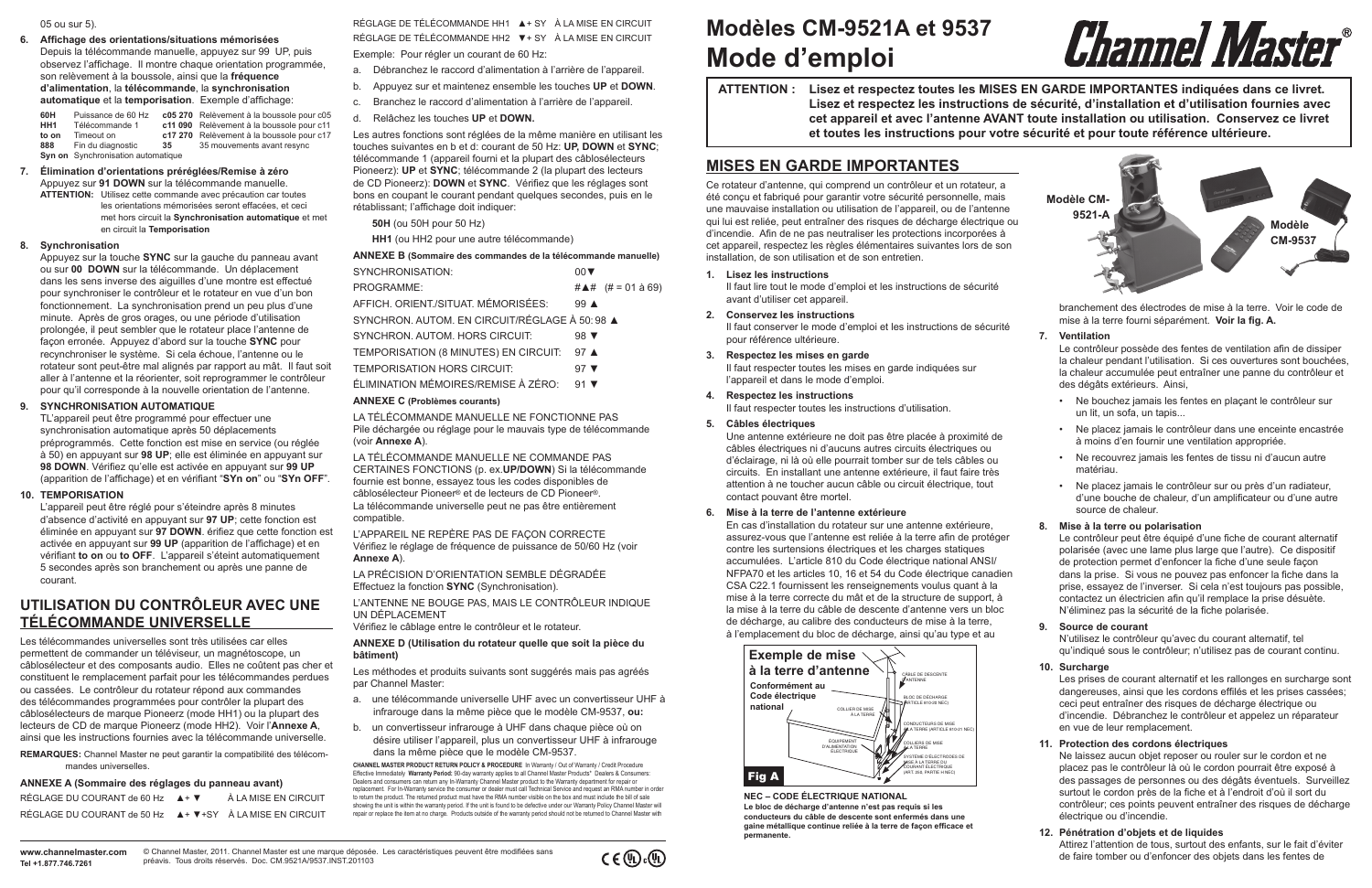l'appareil. Certaines pièces intérieures peuvent être traversées par des tensions dangereuses et tout contact ou tout objet pénétrant dans le contrôleur peut entraîner des risques de décharge électrique ou d'incendie.

#### **13. Eau et humidité**

N'exposez jamais le contrôleur à la pluie ou à de l'eau. Si le contrôleur devient humide ou mouillé, ou si un liquide y a pénétré, débranchez le contrôleur et faites-le inspecter par un réparateur avant de le réutiliser. Les liquides, la pluie ou une humidité excessive peuvent entraîner des risques de décharge électrique ou d'incendie. N'utilisez jamais l'appareil en présence d'eau, près d'une piscine, d'une baignoire, d'un lavabo, d'un évier... ou dans un sous-sol humide.

#### **14. Nettoyage**

Débranchez le contrôleur avant de le nettoyer. Utilisez un chiffon légèrement humide (pas mouillé). N'utilisez pas de bombe aérosol près du contrôleur; le jet pulvérisé pourrait y pénétrer et entraîner une décharge électrique.

#### **15. Changement de rendement**

Lorsque vous expérimentez un changement important du rendement de l'appareil, débranchez-le et appelez le détaillant ou un réparateur.

#### **16. Réparations**

Toute tentative de démontage du contrôleur ou des pièces de rotation peut entraîner des risques de haute tension ou d'autres dangers. Respectez toujours les mises en garde, conseils et précautions de sécurité des étiquettes.

#### **17. Dégâts nécessitant une réparation**

Si le contrôleur est tombé ou si le boîtier est endommagé, ceci peut entraîner des risques de décharge électrique ou d'incendie. Débranchez le contrôleur et faites-le vérifier par un réparateur avant de le réutiliser.

#### **18. Pièces de rechange**

En cas de besoin de pièces de rechange, demandez au réparateur de vérifier que les pièces de rechange utilisées possèdent les mêmes normes de sécurité que les pièces d'origine. Toute substitution non autorisée peut entraîner des risques de décharge électrique ou d'incendie, et d'autres dangers.

#### **19. Vérification de sécurité**

Après tout entretien ou toute réparation de l'appareil, demandez au réparateur d'effectuer les vérifications de sécurité habituelles pour déterminer que l'appareil est en bon état de marche.

#### **20. Foudre**

Afin de mieux protéger l'appareil contre la foudre, ou lorsque vous devez le laisser sans surveillance pendant longtemps, débranchez le contrôleur de la prise murale et débranchez le câble du rotateur, ceci afin d'éviter les risques possibles de décharge électrique, d'incendie ou de dégâts à l'appareil dus à la foudre ou à une surtension.

#### **21. Installation sur le toit**

Faites toujours très attention lors de l'installation d'une antenne de toit et d'un système de rotation afin de réduire les risques de chute. Portez des chaussures à semelles de caoutchouc et utilisez une échelle solide. Évitez les jours où il fait du vent ou lorsque le toit est mouillé ou couvert de glace ou de neige.

### **CONTENU**

#### **Modèle CM-9537**

- Contrôleur seulement
- **Télécommande**
- 2 piles AAA
- Adaptateur de c.a. Mode d'emploi

#### **Modèle CM-9521A**

Rotateur et contrôleur Télécommande 2 piles AAA Adaptateur de c.a. Mode d'emploi

## **COMPATIBILITÉ DU CONTRÔLEUR**

En cas d'achat séparé, le contrôleur CM-9537 peut être utilisé avec l'un des rotateurs suivants:

Modèles CM-9500, 9510(A), 9512, 9513 et 9515(A) Channel Master

Modèle 15-1225 Radio Shack®

En cas d'amélioration d'une installation existante à l'aide du contrôleur CM-9537, passez directement à «Installation du contrôleur».

## **INSTALLATION DU ROTATEUR**

**1.** Déterminez le calibre approprié du câble du rotateur selon le tableau ci-dessous. Un câble à trois fils suffit, mais en cas d'emploi d'un câble à 4 fils, reliez les deux fils 3 et 4 à la borne 3 du rotateur et du contrôleur.

prise murale. Observez l'affichage de diagnostic numérique; il devrait indiquer:

| Calibre    |       | Nombre de fils | Longueur maximale |           |
|------------|-------|----------------|-------------------|-----------|
| <b>AWG</b> | en mm |                | en pieds          | en mètres |
| 22         | .6    |                | 180               | 55        |
| 22         | .6    | $4^*$          | 200               | 61        |
| 20         | .8    |                | 280               | 85        |
| 20         | .8    | 4*             | 310               | 95        |
| 18         | 1.0   |                | 445               | 136       |
| 18         | 1.0   | $4^*$          | 510               | 155       |
|            |       |                |                   |           |

**\*REMARQUE:** Reliez les deux fils 3 et 4 à la borne 3 du rotateur et du contrôleur.

**2.** Installez le rotateur. Sur les appareils neufs, la flèche sur le support du mât doit être alignée sur la butée de mât en forme de flèche sur le boîtier. Installez le rotateur avec les flèches dirigées vers le sud. Sur une petite longueur de mât, de 1 m (3 pi) maximum, installez l'antenne sur le rotateur en dirigeant l'antenne vers le sud. Lorsque les canaux désirés sont proches de ou sur le côté opposé aux butées côté nord, l'antenne peut être installée dirigée vers le nord. À noter cependant que l'antenne sera dirigée dans la direction opposée à celle indiquée sur le contrôleur. Une autre façon de régler l'ensemble est d'effectuer une synchronisation du rotateur en utilisant le contrôleur. Vous pouvez ensuite diriger l'antenne vers le nord. En faisant les réglages de l'antenne, assurez-vous que le courant vers le contrôleur est débranché. Voir **fig. 1** et **2**.



*\*Montez l'antenne aussi proche que possible du rotateur. Ne laissez pas plus d'un mètre (3 pi) de mât au-dessus du rotateur.*



**Ne montez aucune antenne de station de base de service radio général au sommet d'un rotateur sur mât ordinaire; le support de mât peut ne pas résister aux vents violents.**

**3.** Branchez le câble du rotateur sur le panneau de raccordement du contrôleur; voir **Fig 3**.



**ATTENTION:** En cas d'utilisation d'un câble enveloppé, assurezvous que l'enveloppe passe dans le passe-câble pour éviter toute accumulation d'humidité dans le câble.

**4.** Fixez le câble du rotateur et celui de l'antenne de façon solide sur le mât ou la tour et entrez-le à l'intérieur vers le téléviseur ou l'appareil radio FM.

**REMARQUES:** Voir à la **fig. A** les mises en garde importantes sur la mise à la terre du câble de descente pour le protéger contre la foudre.

**ATTENTION: Avant de débrancher l'ancien boîtier de contrôle, notez les couleurs de chaque fil et les bornes correspondantes. Pour réduire les risques de décharge électrique, ne retirez pas le couvercle; il n'y a à l'intérieur aucune pièce réparable par l'utilisateur. Pour les réparations, faites appel à un personnel qualifié.**

## **INSTALLATION DU CONTRÔLEUR**

- **1.** terminez la tension d'alimentation et la fréquence dans votre région. En général, aux É.-U., au Canada, au Japon, à Taïwan et en Amérique du Sud, la tension est de 120 volts, 60 Hz. En Europe, en Afrique, en Australie et en Asie (à part les régions indiquées ci-dessus), la tension est en général de 230 volts, 50 Hz. Votre compagnie d'électricité peut vous renseigner. Assurez-vous que la tension alimentant la prise murale est identique à celle alimentant le bâtiment (à "10 % près). Sinon, contactez votre détaillant.
- **2.** Branchez le raccord d'alimentation dans le contrôleur et dans la
- **60H** (ou 50H dans les pays à courant de 50 Hz)
- **HH1** (à utiliser avec la télécommande manuelle fournie). Si
- les indications sont différentes, changez-les selon les instructions de l'**Annexe A**.
- **3.** Débranchez le courant à la prise murale. Reliez les câbles entre le contrôleur et le rotateur; voir **Fig B**.



**4.** Rétablissez l'alimentation vers le contrôleur. Après 5 secondes, il s'éteint. Rallumez-le en appuyant sur l'une des touches du panneau avant ou de la télécommande. Effectuez une synchronisation en appuyant sur la touche Sync sur la gauche du panneau avant. Ceci prend un peu plus d'une minute. L'appareil peut maintenant être utilisé à partir du panneau avant en utilisant les touches de défilement.

#### **5. Boussole numérique**

Ce dispositif fonctionne comme suit, avec un affichage de **000** à **360** degrés, où:

- **000** représente le nord (entièrement dans le sens contraire des aiguilles d'une montre, vu du ciel)
- **090** représente l'est
- **180** représente le sud
- **270** représente l'ouest
- **360** représente le nord (entièrement dans le sens des aiguilles d'une montre, vu du ciel)

## **RÉGLAGE DE LA TÉLÉCOMMANDE**

- 1. Installez 2 piles AAA dans la télécommande manuelle.
- 2. Vérifiez le fonctionnement en appuyant sur la touche **POWER** et en observant l'affichage. S'il ne fonctionne pas, vérifiez que l'affichage de diagnostic d'alimentation indique **HH1**. S'il indique **HH2**, changez-le selon les instructions de l'**Annexe A**.
- **3.** Les flèches **UP** (vers le haut) et **DOWN** (vers le bas) permettent de modifier l'orientation de l'antenne (tout comme avec les touches du panneau avant). On peut aussi accéder directement à une orientation en utilisant un code à 3 chiffres de la boussole. Exemple: appuyez sur 090 pour obtenir l'est, **225** pour le sudouest...

#### **4. Programmation des orientations préréglées**

C'est le mode d'utilisation le plus répandu, avec 69 orientations préréglées (de 01 à 69), permettant, si on le désire, d'utiliser les mêmes numéros que ceux des canaux télé.

- a. Trouvez le meilleur signal à l'aide des touches **UP** et **DOWN**.
- b. Décidez d'une orientation à mémoriser, p. ex. 27.
- c. Appuyez sur **27 UP 27**. (Les orientations 01 à 09, p. ex. 05, peuvent être programmées en appuyant sur **05 UP 05** ou sur **5 UP 5**.)
- d. L'orientation est maintenant mémorisée.

#### **5. Accès à une orientation préréglée**

Exemple: Pour accéder à l'orientation 27, appuyez sur **27**. L'affichage clignote en indiquant **c27**, puis montre la boussole lorsque l'antenne tourne; lorsque l'antenne atteint la position désirée, le clignotement arrête et l'affichage montre **c27**. On peut accéder aux orientations 01 à 09, p. ex. 05, en appuyant sur